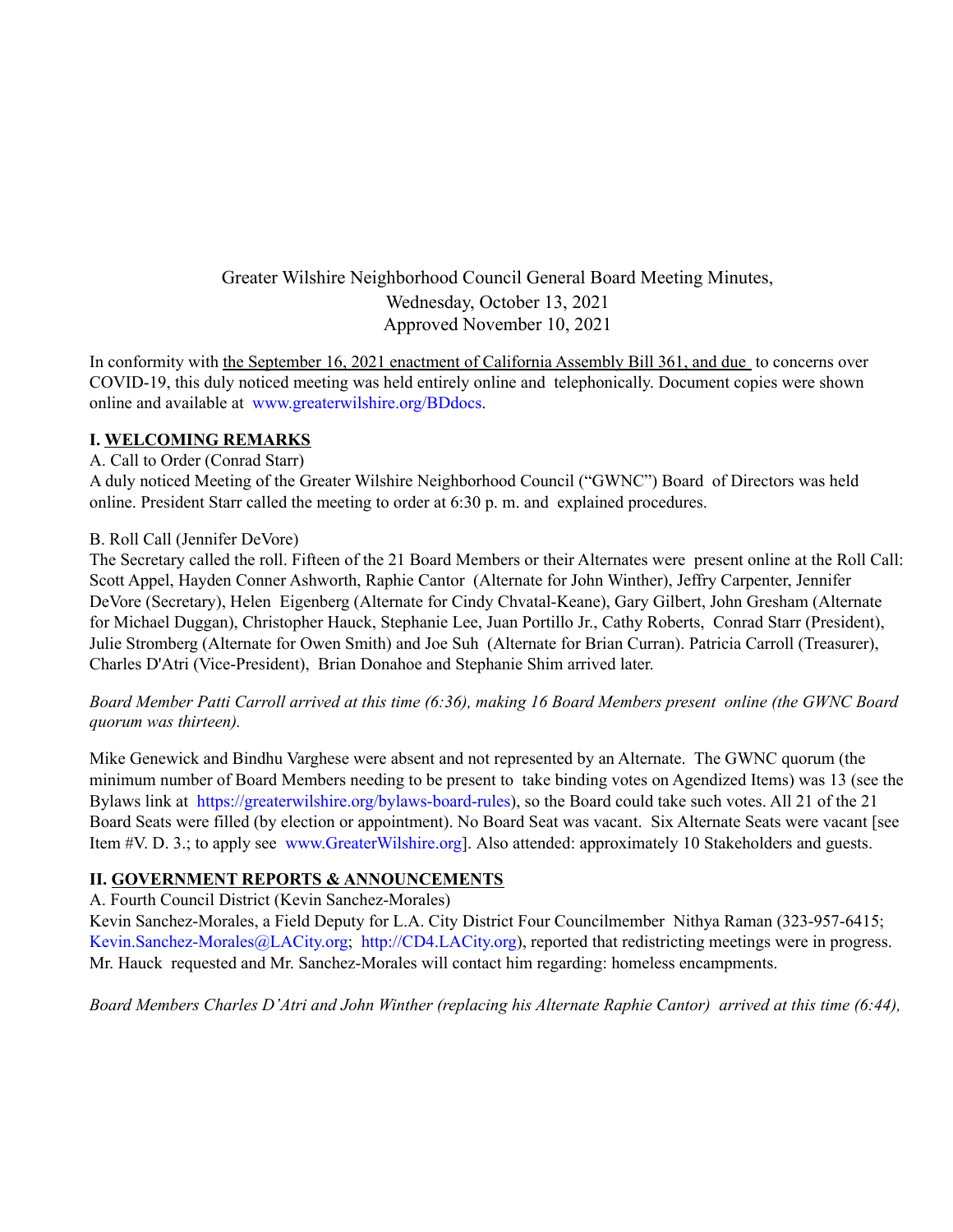### *making 17 Board Members present online (the GWNC Board quorum was thirteen).*

#### B. Fifth Council District (Jill Kline)

Jill Kline, a Field Deputy for L.A. City District Five Councilman Paul Koretz [323-866- 1828; Jill.Kline@LACity.org; www.LACity.org/council/cd5], reported that at the Homeless Connect Day last month around 200 homeless people were served; there will be another around March. She noted the Councilman's Motions to "speed up the City's carbon-neutral goal" and to support recycling and reduce single-use materials.

C. Office of the Mayor (Angie Aramayo)

Angie Aramayo, Central Area Representative for Mayor Eric Garcetti [213-978-3130; Angie.Aramayo@LACity.org; http://LAMayor.org], was not present; there was no report.

D. LA County Second Supervisor District (Daniel Park)

Daniel Park, a Field Deputy for L.A. County District Two Supervisor Holly Mitchell (213-974-2222; DPark@bos.LACounty.gov; https://LACounty.gov/government/supervisors/holly-mitchell), was not present; there was no report.

E. LA County Third Supervisor District (Rachel Sherrell) Rachel Sherrell, a Field Deputy for L.A. County District Three Supervisor Sheila Kuehl [310-231-1170; RSherrell@bos.LACounty.gov; http://www.LACounty.gov/government/supervisors/sheila-kuehl], was not present; there was no report.

F. LAPD Olympic & Wilshire Divisions (SLOs Cho, Pelayo, Cordova, Rodriguez) Hebel Rodriguez, an LAPD Wilshire Division Senior Lead Officer [office 213-473-0476; cell/text phone 213-793-0715; 35738@LAPD.LACity.org; www.LAPDWilshire.com], was not present; there was no report.

G. Department of Neighborhood Empowerment (DONE) (John Darnell)

John Darnell, a Neighborhood Council Advocate, L.A. Dept. of Neighborhood Empowerment (DONE) [213-978-1551; John.Darnell@LACity.org;

www.EmpowerLA.org], was not present; there was no report.

H. Other Government Representatives

Ned Racine, Metro Senior Construction Relations Officer [cell 213-479-7884, RacineN@metro.net; 24-hour information 213-922-6934; Bus Rapid Transit 24-hour hotline 213-922-2500+1; PurpleLineExt@metro.net; www.facebook.com/PurpleLineExt; www.Twitter.com/PurpleLineExt; www.metro.net/PurpleLineExt], reported on Purple Line construction progress.

*Board Members Brian Donahoe (6:52) and Stephanie Shim (7:06 arrived, making 19 Board Members present online (the GWNC Board quorum was thirteen).*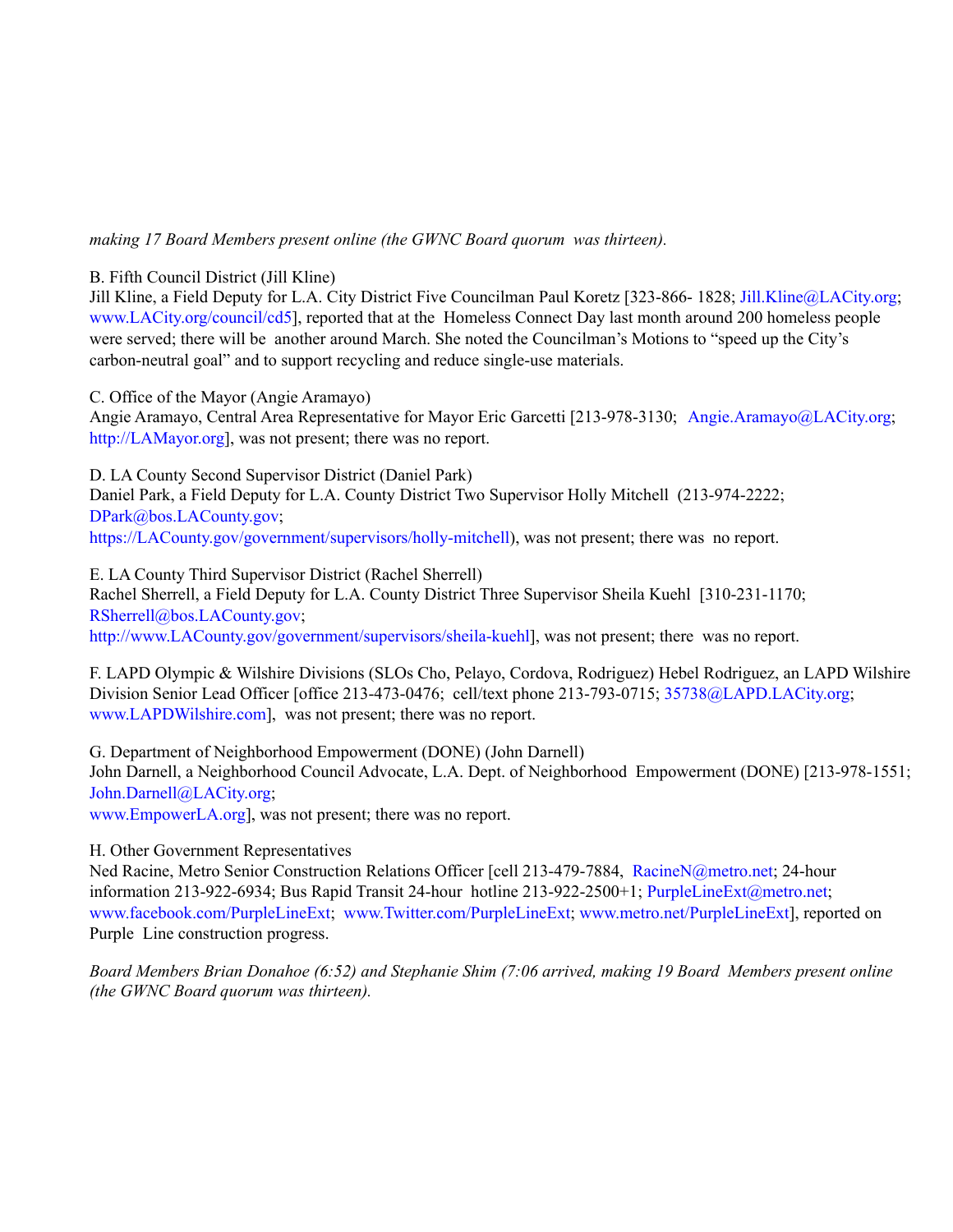## **III. GWNC LIAISON REPORTS**

### A. LADWP

Mr. Humphreville was not present; no report or Motion was made or vote taken.

### B. Budget Representatives

Mr. Humphreville was not present for the Budget Advocates [http://BudgetAdvocates.org or http://ncbala.com]; no report was made. Julie Stromberg self-nominated to be a GWNC Budget Representative. Mr. Suh nominated Juan Portillo.

*Board Member Juan Portillo was unavailable to vote at this time (7:44), making 18 Board Members present online (the GWNC Board quorum was thirteen).*

Mr. Starr stated that until such time as Mr. Portillo had accepted the nomination, he could not be considered for appointment.

**MOTION** (by Mr. Carpenter, seconded by Mr. Appel): The Greater Wilshire Neighborhood Council appoints Julie Stromberg as a GWNC Budget Representative.

**DISCUSSION**: Alternate Board Member Colette Amin confirmed that Mr. Portillo is interested in being a Budget Representative.

**MOTION PASSED** by a roll call vote of the 18 eligible voters present with 17 in favor ("Yes" or "Aye") (Appel, Ashworth, Carpenter, Carroll, D'Atri, DeVore, Donahoe, Eigenberg, Gilbert, Gresham, Hauck, Lee, Roberts, Shim, Stromberg, Suh and Winther); zero opposed; one abstained (the GWNC counts abstentions as neither "yes" votes or "no" votes) (Starr).

### C. LANCC

Mr. Humphreville was not present for the LANCC [the Los Angeles Neighborhood Councils Coalition; LANCC@EmpowerLA.org; www.LANCC.org] report; no report or Motion was made or vote taken.

D. Public Works Liaison Mr. Ashworth reported.

E. Homelessness Liaison Mr. Hauck reported.

F. Other Liaisons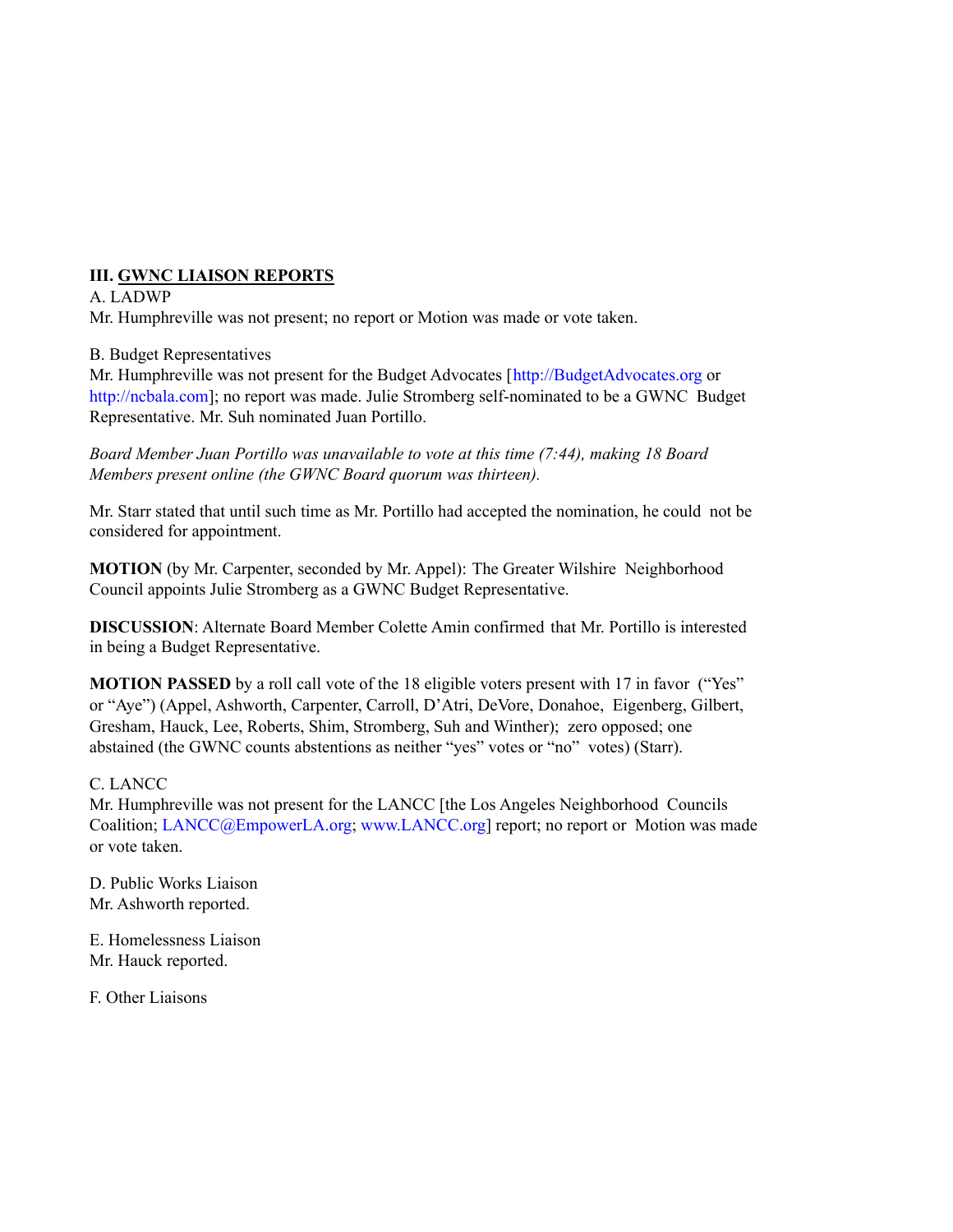No other Liaison reports were made.

G. Alliances Stakeholder Max Kirkham said LGBTQ Alliance meetings will be on last Sundays every month.

*The next Agenda Item addressed was Item #VI. C.*

## **IV. GENERAL PUBLIC COMMENT ON NON-AGENDA ITEMS**

Katy Young Yaroslavsky, City Council District Four Candidate and climate attorney, listed her qualifications and goals.

Board Member Brian Donahoe arrived at this time (6:52), making 18 Board Members present online (the GWNC Board *quorum was thirteen).*

## **V. OFFICER REPORTS**

A. President's Report

Mr. Starr explained that, when the Board makes a mistake or needs to make a correction, it can do it at a later meeting; that's the reason for Item #V. D. 1. He and a City representative did a walk-through of GWNC meeting spaces, confirming that they are ADA-compliant. He will have Committee Chairs ask Committee Members to complete City-required Ethics Training.

B. Treasurer's Report (Discussion and Possible Action). Please refer to MER in the Supporting Documents folder (https://greaterwilshire.org/bddocs).

1. Motion to Approve Budget reallocation to date (see revised budget in folder).

**FUNDING MOTION** (by Ms. Carroll, seconded by Ms. DeVore): The Greater Wilshire Neighborhood Council approves the Budget reallocation to date as presented in the Board Documents folder.

**DISCUSSION**: Mr. Starr noted differences from the previous Budget.

**FUNDING MOTION PASSED** by a roll call vote of the 17 eligible voters present with 16 in favor ("Yes" or "Aye") (Appel, Ashworth, Carpenter, Carroll, D'Atri, DeVore, Donahoe, Eigenberg, Gilbert, Gresham, Hauck, Lee, Portillo, Roberts, Starr and Winther); one opposed ("No" or "Nay") (Suh); zero abstained. One was ineligible (Stromberg) to vote due to not having current Ethics Training and/or Funding Training and/or not having signed the Code of Conduct.

2. Motion to Approve Monthly Expenditure Report (MER) for September 2021. Card Expenses 9/3 Public Storage \$160.00 + 9/14 Larchmont Chronicle September \$188.00 9/29 Lloyd Staffing DL Minutes \$512.83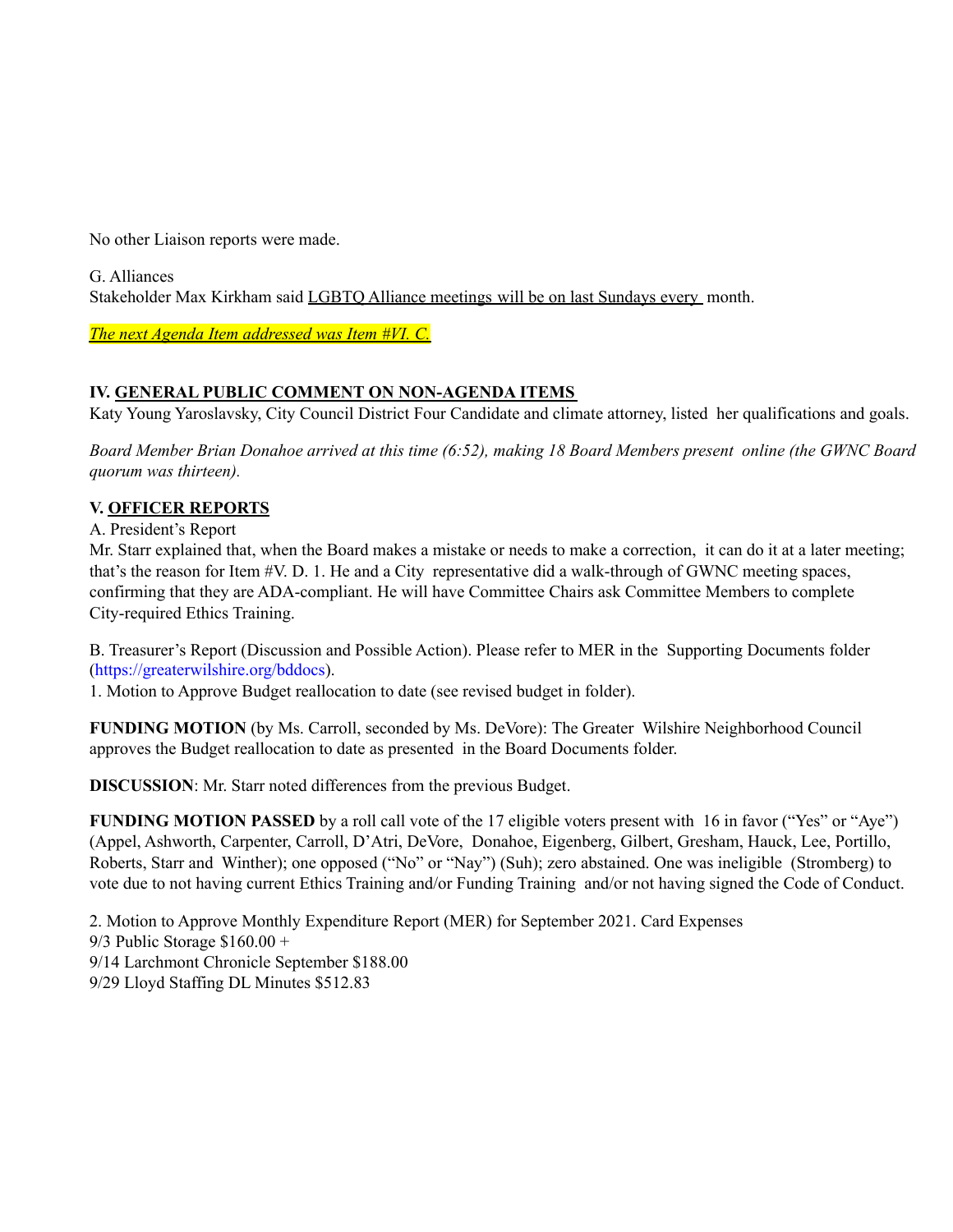Ms. Carroll reviewed the above.

Board Member Stephanie Shim arrived at this time (7:06), making 19 Board Members present online (the GWNC Board *quorum was thirteen).*

**FUNDING MOTION** (by Ms. Carroll, seconded by Ms. DeVore): The Greater Wilshire Neighborhood Council approves its Monthly Expenditure Report for September 2021.

**FUNDING MOTION PASSED** unanimously by a roll call vote of the 17 eligible voters present with all 17 in favor ("Yes" or "Aye") (Appel, Ashworth, Carpenter, Carroll, D'Atri, DeVore, Donahoe, Eigenberg, Gilbert, Gresham, Hauck, Lee, Portillo, Roberts, Starr, Suh and Winther); zero opposed; zero abstained. Two were ineligible (Stromberg and Shim) to vote due to not having current Ethics Training and/or Funding Training and/or not having signed the Code of Conduct.

3. Motion to Approve Individual Expenses Listed in the September 2021 MER.

**FUNDING MOTION** (by Ms. Carroll, seconded by Ms. DeVore): The Greater Wilshire Neighborhood Council approves the individual expenditures it made in September 2021.

**FUNDING MOTION PASSED** unanimously by a roll call vote of the 17 eligible voters present with all 17 in favor ("Yes" or "Aye") (Appel, Ashworth, Carpenter, Carroll, D'Atri, DeVore, Donahoe, Eigenberg, Gilbert, Gresham, Hauck, Lee, Portillo, Roberts, Starr, Suh and Winther); zero opposed; zero abstained. Two were ineligible (Stromberg and Shim) to vote due to not having current Ethics Training and/or Funding Training and/or not having signed the Code of Conduct.

4. Review of past Board Expenses that Will Appear on the October 2021 MER James Stewart Parliamentarian \$600 for June James Stewart Parliamentarian \$600 for July

James Stewart Parliamentarian \$550 for August Lloyd Staffing TBD

Ms. Carroll reviewed the above.

C. Vice-President's Report Mr. D'Atri reported that redistricting meetings are critically important and urged participating.

D. Secretary's Report

1. Motion: To AMEND the PREVIOUSLY ADOPTED GWNC February 10, 2021 general board meeting minutes by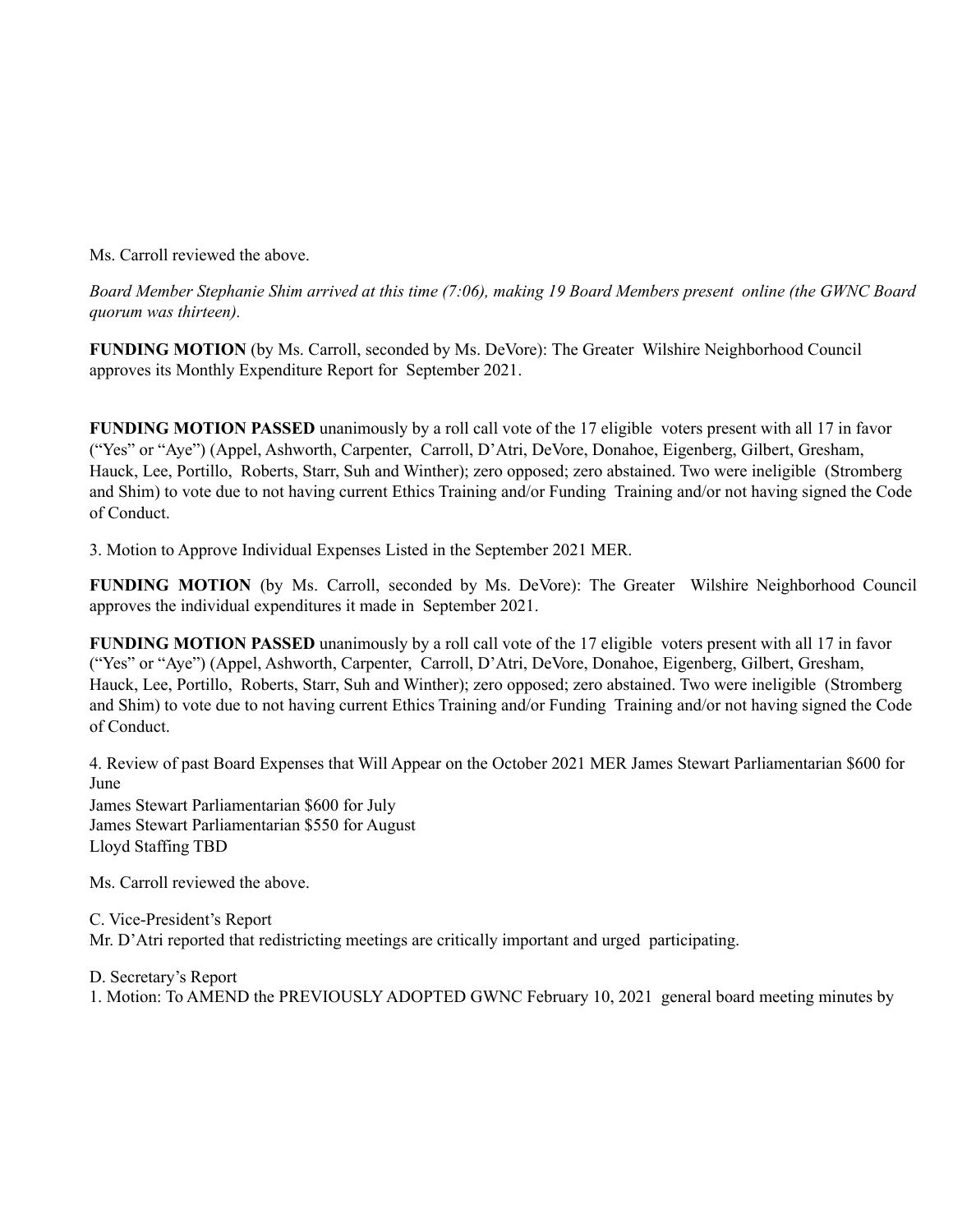INSERTING on Page 11 (Item IX.B.) the following text after "...pending neighborhood outreach and design revisions" and before "MOTION PASSED…": "MOTION (by Ms. Roberts, seconded by Mr. D'Atri): The Greater Wilshire Neighborhood Council opposes the project located at 500 N. Larchmont Blvd. pending neighborhood outreach and design revisions."

Ms. DeVore explained why the February 10, 2021 General Board Meeting Minutes needed to be corrected.

**MOTION** (by Ms. DeVore, seconded by Ms. Roberts): The Greater Wilshire Neighborhood Council AMENDS the PREVIOUSLY ADOPTED GWNC February 10, 2021 general Board meeting Minutes by INSERTING on Page 11 (Item IX.B.) the following text after "...pending neighborhood outreach and design revisions" and before "MOTION PASSED…": "MOTION (by Ms. Roberts, seconded by Mr. D'Atri): The Greater Wilshire Neighborhood Council opposes the project located at 500 N. Larchmont Blvd. pending neighborhood outreach and design revisions."

**MOTION PASSED** by consent with 18 in favor; zero opposed; one abstained (the GWNC counts abstentions as neither "yes" votes or "no" votes (Suh).

2. Training:

a) New Anti-Bias Training is required by DONE and must be completed by the end of November. It is in your Cornerstone portal; please log in.

Ms. DeVore noted the above.

b) If you are missing any training, please get it done.

Ms. DeVore noted the above.

3. Alternate Vacancies: Please reach out to active community members who may be interested in filling the following GWNC Alternate Board vacancies: Area 4 - Fremont Place Area 6 - La Brea-Hancock (may appoint from 10/20/2021) Area 9 - Oakwood/Maplewood/St. Andrews Area 11 - Sycamore Square (may appoint from 10/20/2021) Area 12 - Western-Wilton Renters

Ms. DeVore noted the above.

*The next Agenda Item addressed was Item #VI. B. 2.*

**VI. ADMINISTRATIVE ITEMS** (Discussion and Possible Action).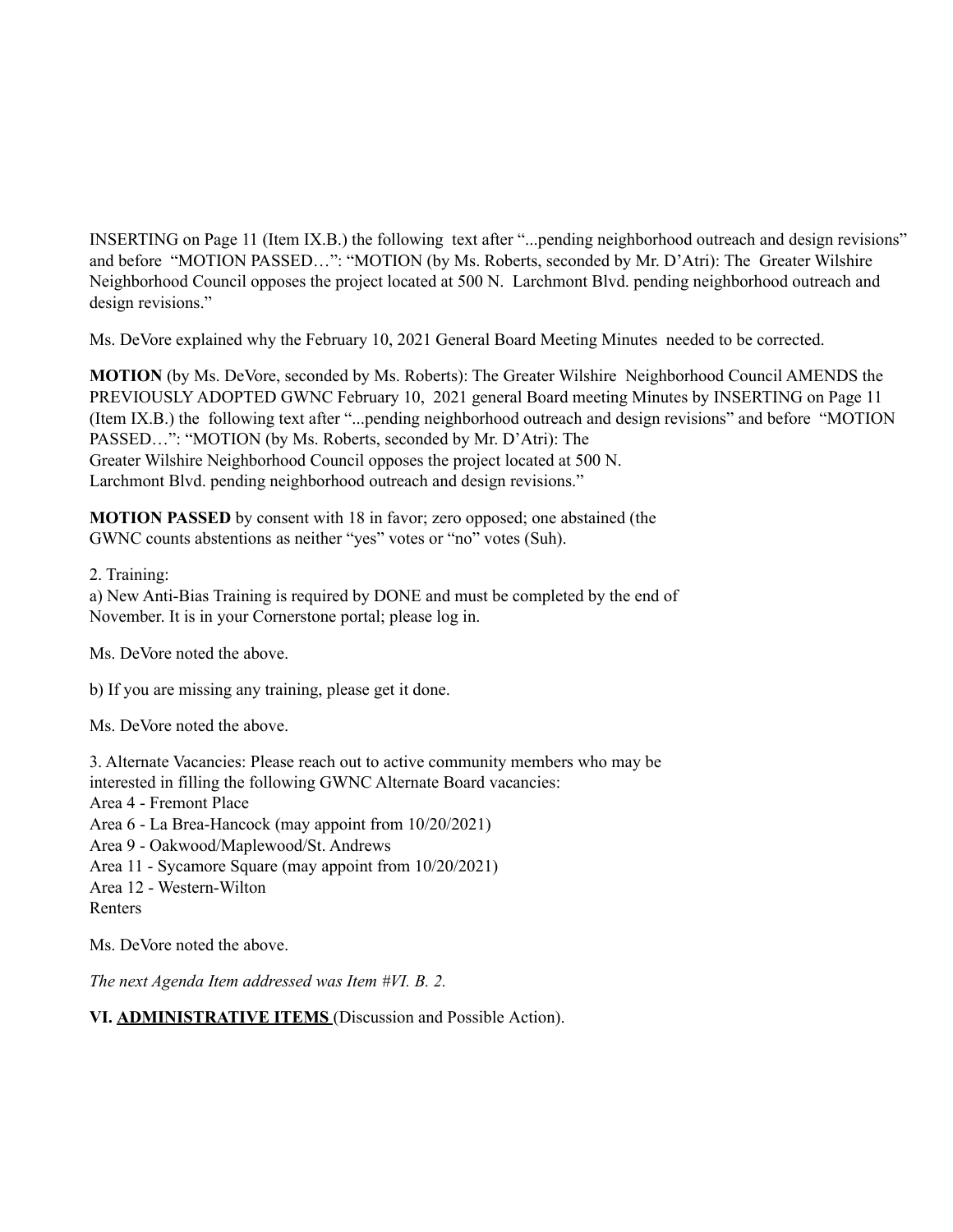A. Motion: Adoption of September 8, 2021 General Board Meeting Minutes.

**MOTION** (by Ms. DeVore, seconded by Mr. D'Atri): The Greater Wilshire Neighborhood Council adopts the Minutes of its September 8, 2021 General Meeting as written.

**MOTION PASSED** by consent of the 19 eligible voters present with 18 in favor (Ashworth, Carpenter, Carroll, D'Atri, DeVore, Donahoe, Eigenberg, Gilbert, Gresham, Hauck, Lee, Portillo, Roberts, Shim, Starr, Stromberg, Suh and Winther); zero opposed; one abstained (the GWNC counts abstentions as neither "yes" votes or "no" votes) (Appel).

B. Board Member and Board Alternate Administration.

1. Board Members suspended by DONE for failure to complete Code of Conduct within 60 days of election or appointment: Zubin Davar.

2. No Confidence Vote for Poor Attendance - GWNC Area 13 Representative (Discussion and Possible Action). DESCRIPTION: The GWNC Area 13 Representative was absent from consecutive GWNC Regular Board Meetings on June 9, 2021; July 14, 2021; August 10, 2021; and September 8, 2021. Under Article V, Section 7 of the GWNC Bylaws: "'Poor Attendance' is when a Director misses three (3) consecutive Board meetings. If a Director misses three (3) consecutive Board meetings, the Director shall be deemed suspended, and shall not be entitled to vote or speak on any matter except as provided in this paragraph. The Secretary shall then have the matter placed on the agenda for a vote of the Board at the next regular meeting of the Board. A vote of "No Confidence" by two-thirds (2/3) of the entire number of the Board shall be necessary to remove the identified Board member forthwith. The Director who is the subject of the removal action shall not take part in the vote on the matter, but will be allowed to speak at the Board meeting prior to the vote. If an adequate number of Board Directors are not present to pass a motion for removal, the matter shall be placed on the agenda for the next regular meeting, and every meeting thereafter, until such time as a vote is taken. A Board-approved removal under this section shall be effective upon passage, and the Director's position shall be deemed vacated. The suspension of a Director pursuant to this section shall remain in effect until (a) his or her removal becomes effective, or (b) a vote of "No Confidence" on his or her removal fails, or (c) his or her term expires."

Mr. Starr reported that he talked with the City Attorney's Office, and documented and did all that was recommended to try to contact Mr. Duggan. Mr. D'Atri added that the GWNC is procedurally required to do this; there'd been five straight months of non attendance and no replies by any media from Mr. Duggan.

**MOTION** (by Ms. Carroll, seconded by Mr. Carpenter): The Greater Wilshire Neighborhood Council removes the Area 13 Representative and votes no confidence.

**DISCUSSION**: Mr. Starr described efforts to contact Mr. Duggan.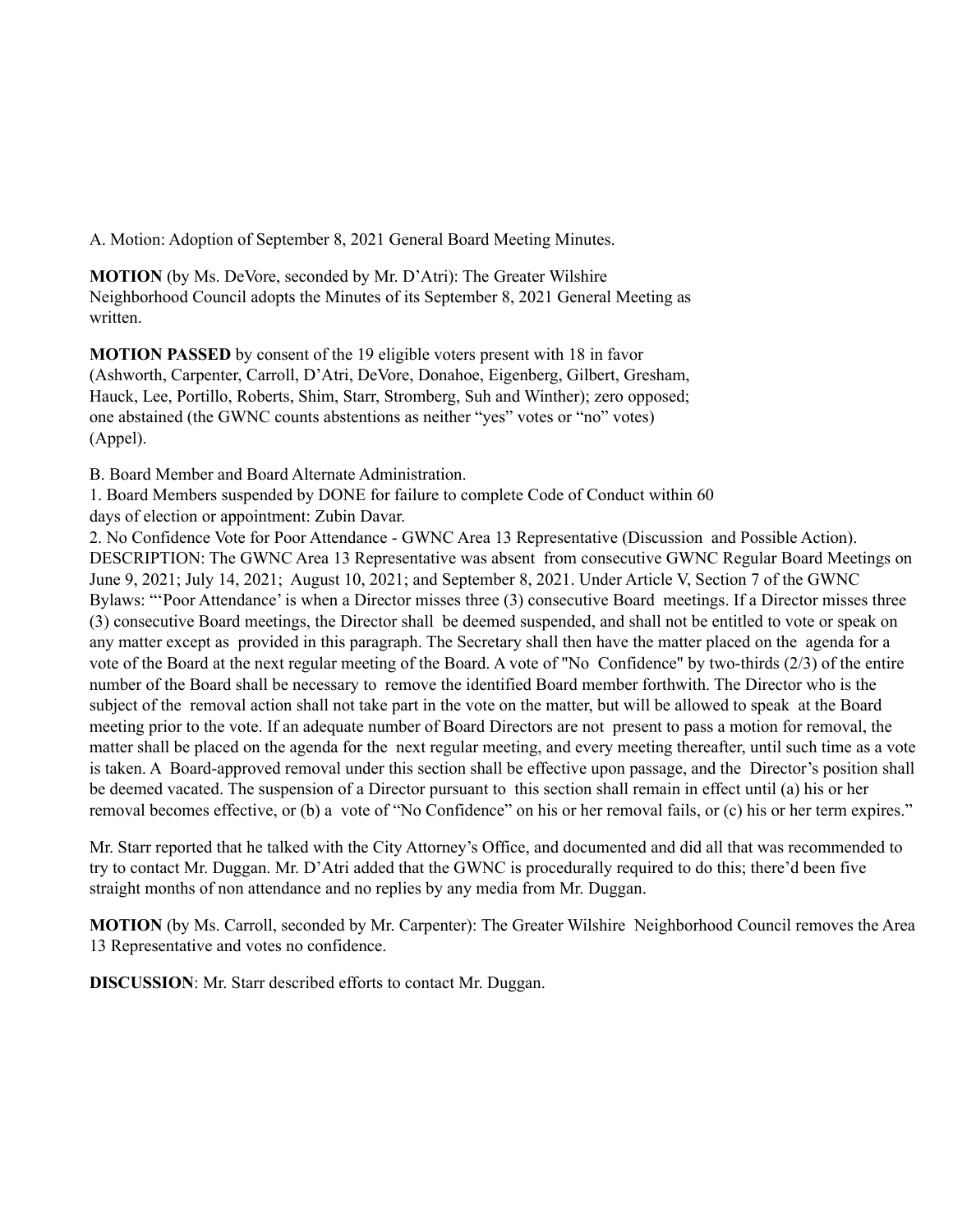**MOTION FAILED** by a roll call vote of the 19 eligible voters present with 13 in favor ("Yes" or "Aye") (Carpenter, Carroll, D'Atri, DeVore, Donahoe, Eigenberg, Gresham, Hauck, Portillo, Roberts, Starr, Stromberg and Winther); zero opposed; six abstained (the GWNC counts abstentions as neither "yes" votes or "no" votes) (Appel, Ashworth, Gilbert, Lee, Shim and Suh).

Mr. Starr explained that the Bylaws say that two-thirds of all Board Members [14 of the 21] must approve a Board Member's removal.

**MOTION to RE-VOTE** (by Ms. Carroll, seconded by Ms. Roberts): The Greater Wilshire Neighborhood Council re-votes on whether to remove the Area 13 Representative and vote no confidence.

**DISCUSSION**: There were comments for and against voting again. Mr. Gresham noted that Mr. Duggan [Mr. Gresham's Alternate] has not contacted him, either.

### **MOTION to RE-VOTE WITHDRAWN**.

Mr. Starr stated that after consideration, he would not permit another vote on the item as he was not aware of a parliamentary rule that would allow it.

*The next Agenda Item addressed was Item #VI. A.*

3. Board Director Vacancies: (none)

4. Board Alternate Vacancies: Area 4 - Fremont Place, Area 6 - La Brea-Hancock (may appoint from 10/20/2021), Area 9 - Oakwood/Maplewood/St. Andrews, Area 11 - Sycamore Square (may appoint from 10/20/2021), Area 12 - Western-Wilton. Qualified Stakeholders interested in serving as a replacement Director or Alternate are invited to contact secretary@greaterwilshire.org for more information. a) Nominations and Appointments

There were no nominations at this time.

5. Board Training Requirements: All board directors and alternates must complete ethics and funding training in order to vote on funding motions before the board. The training courses and instructions can be found at http://empowerla.org/boardmembers. The following Board Members and Alternates are shown on https://empowerla.org/gwnc as NOT having completed Ethics and/or Funding and are NOT eligible to vote on financial matters: Shim, Reilly, Stromberg, Burke, Farha, Reeves, Rosenberg. Check EmpowerLA.org/GWNC for your training expirations. Per new DONE policy, Code of Conduct MUST now be done on Cornerstone.

Ms. DeVore noted the above.

6. Code of Conduct Policy: Board Members and Alternates are required to read and sign the Neighborhood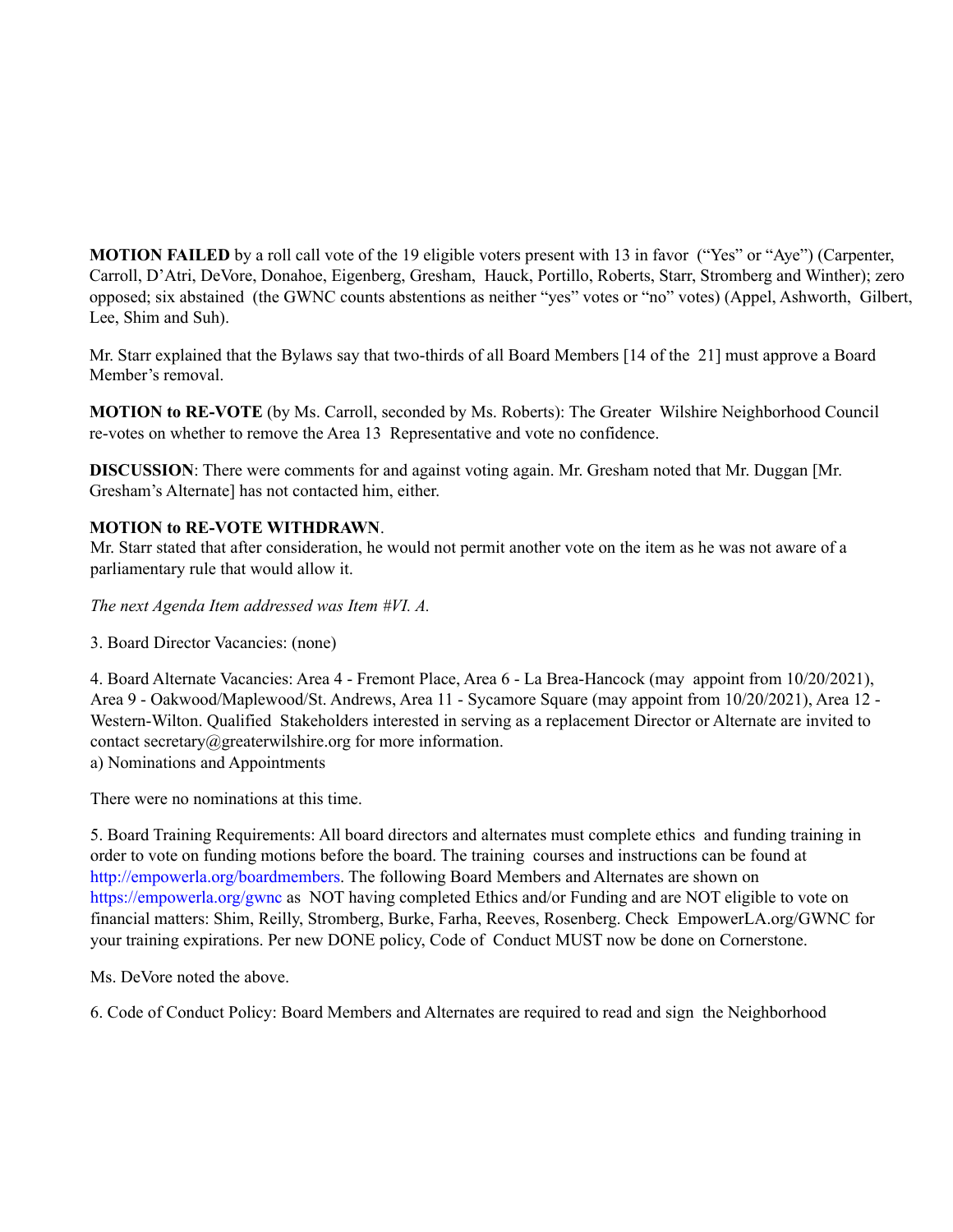Council Code of Conduct Policy within 30 days of their election or appointment. This is required to be done on Cornerstone. Needed: Davar.

Mr. Starr noted the above.

7. Liaison and Alliance Appointments - see https://empowerla.org/liaison. There were no appointments at this time.

C. Authorization of Community Impact Statement (CIS) Filers:

1. Motion: The Greater Wilshire Neighborhood Council authorizes the following board member(s) to SUBMIT Community Impact Statements which have been passed by a vote of the full board:

- Filer #1: Conrad Starr
- Filer #2: Jennifer DeVore
- Filer #3: Philip Farha
- Filer #4: Charles D'Atri
- Filer #5: Cathy Roberts

Be it further resolved, in cases where an issue is moving quickly through the legislative process and a promptly issued statement is beneficial, the aforementioned board

members are authorized to also WRITE and SUBMIT Community Impact Statements which express positions previously voted upon by the full board.

Mr. Starr earlier explained why the GWNC could not vote on this at this time; he requested and it was agreed to POSTPONE this Item to the next meeting.

## **VII. AD HOC COMMITTEES** (Discussion and possible action)

A. Governance Committee Report There was no report at this time.

B. NPG Committee Report (Julie Stromberg)

1. Motion: That the GWNC approve \$250 for the NPG outreach budget.

Ms. Stromberg reported that the Committee, which is working with Outreach Committee, met October 10<sup>th</sup> and again will meet October 27th; NPG [Neighborhood Purposes Grant] applications are due by November 3rd; all applicants are welcome to attend the November 10th Board Meeting and present for up to three minutes. The Committee then will meet November 15<sup>th</sup> and present at the December 18th Board Meeting.

Mr. Starr stated that the Board had previously voted to keep the NPG application window open through December 15, 2021. It should remain open until then in the absence of further board action.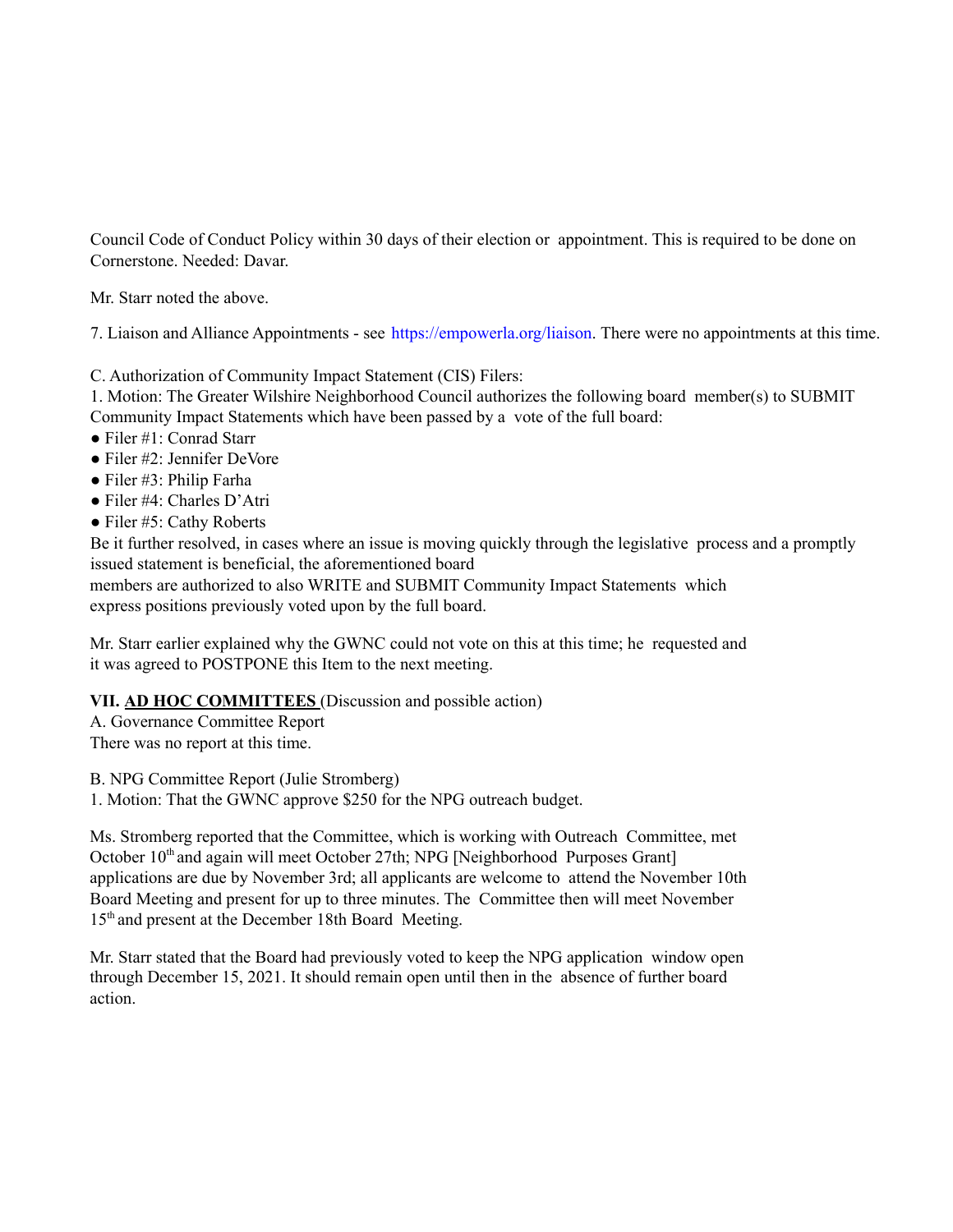**FUNDING MOTION** (by Ms. Stromberg seconded by Ms. DeVore): The Greater Wilshire Neighborhood Council approves \$250 for the NPG outreach budget.

**MOTION PASSED** by a roll call vote of the 18 eligible voters present with 15 in favor ("Yes" or "Aye") (Appel, Ashworth, Carpenter, Carroll, D'Atri, DeVore, Donahoe, Eigenberg, Gilbert, Gresham, Hauck, Lee, Roberts, Suh and Winther); zero opposed; one abstained (the GWNC counts abstentions as neither "yes" votes or "no" votes) (Starr). Two were ineligible (Stromberg and Shim) to vote due to not having current Ethics Training and/or Funding Training and/or not having signed the Code of Conduct.

#### *The next Agenda Item addressed was Item #IV.*

**VIII. OUTREACH COMMITTEE** (Discussion and Possible Action) (Chair: Colette Amin) A. Report on the October 2, 2021 Outreach Committee Meeting Ms. Amin reported.

B. Report on 2021 NC Congress of 9/25/2021

Ms. Amin reported that the NCs Congress was "very successful"; videos are available.

C. Report from Raphie Cantor, Social Media Coordinator: Outreach discussed the report from social media coordinator, Raphie Cantor re: Volunteers to create posts for assignments and how best we can contribute and assist. All committee members engaged in social media post creation should read the BONC Draft (new) Social Media Policy

Mr. Cantor reported on communications with Committee Chairs regarding social media postings.

*Board Member Juan Portillo was again available to vote at this time (8:03), making 19 Board Members present online (the GWNC Board quorum was thirteen).*

Ms. Amin encouraged reading DONE's draft Social Media Policy.

D. Larchmont Blvd Centenary: Committee discussed coverage and is awaiting dates and options

Mr. Winther announced the October 24th 11:00 "100 Years of Larchmont Boulevard" celebration near the parking lot.

E. LA City Council Redistricting Commission: The Committee noted the ongoing outreach to the GWNC community regarding the proposed Map Plan K2.5. The community can join the any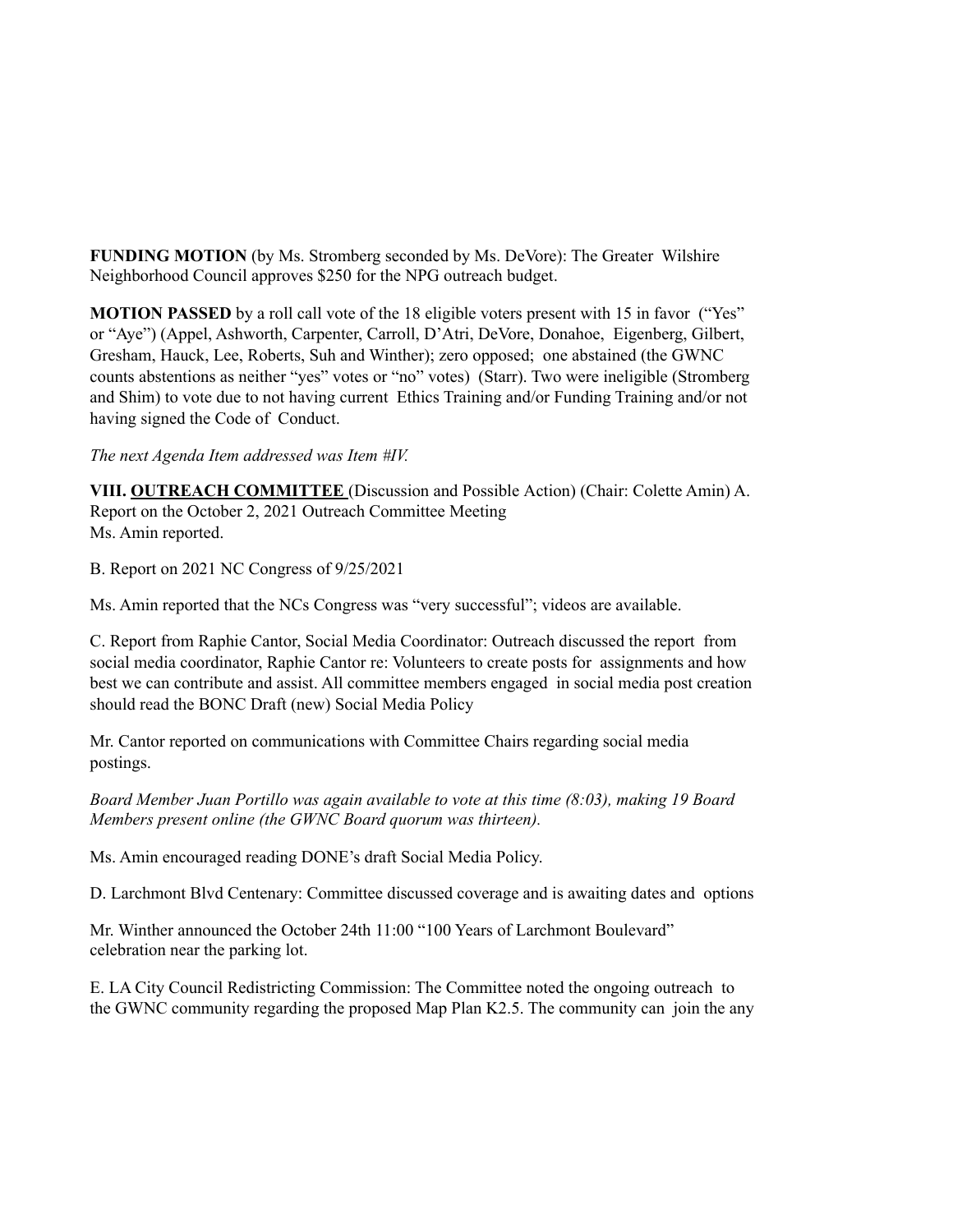of the following meetings by Zoom: The upcoming hearings will be held on: October 9 at 10 AM  $-2$  PM October 13 at 6 PM – 10 PM October 16 at 10am until end of testimony TO ATTEND THE HEARINGS: To attend or participate via zoom: go to http://bit.ly/LACCRCZoom To call into the meeting: Dial 1-669-254-5252, enter 161 545 4787# You can also watch these hearings by going to LA CITYVIEW 35 on cable Channel 35 (in the City of LA) or the website at lacityview.org/live and on YouTube at @laccrc2021.

Ms. Amin noted the above.

F. Hollywood Halloween Festivities. Flyers are in the Board Docs.

Ms. Amin noted the above.

G. Motion: That the GWNC appoint Board Alternate Colette Amin to the Outreach Committee and [sic]

Ms. Amin said this item was placed on the agenda in error.

H. Upcoming Outreach Committee Meeting. The next regular GWNC Outreach Committee Meeting will be on Saturday, November 6th, 2021, 9:30 a.m. via Zoom ID #982 7679 1581.

Ms. Amin noted the above.

**IX. LAND USE COMMITTEE** (Discussion and possible action) (Chair: Philip Farha) [*The following sub-section first paragraphs are copied from the Agenda.*] A. Report on the September 28, 2021 Land Use Committee Meeting

Mr. Farha reported.

B. Consent Calendar: a single motion approves the following items (IX.B.1.-3.) without board discussion. Any Board Member may ask that any item be removed from the consent calendar and voted on separately.

**CONSENT CALENDAR MOTION** (by Ms. Roberts, seconded by Ms. DeVore): The Greater Wilshire Neighborhood Council approves the Consent Calendar Motion for Item numbers IX. B. a. and IX.  $B. c.$ 

**DISCUSSION**: Mr. Starr explained that the Board Rules limit the number of Board Members on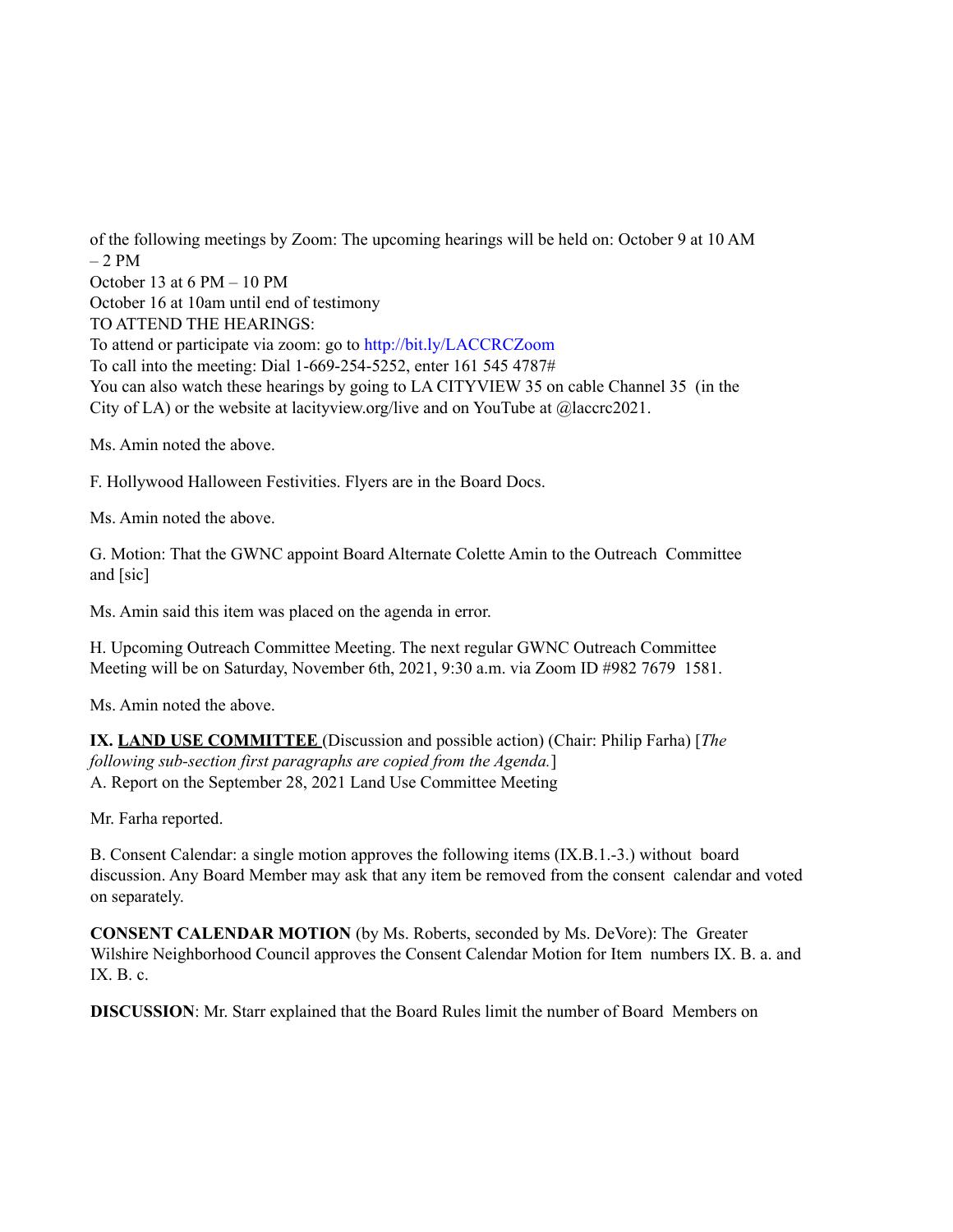Committees to five, though the Brown Act allows up to six [less than a quorum of the GWNC quorum of 13]. Ms. Carroll requested to remove Item  $\#IX$ . B. c and Mr. Suh requested to remove Item  $\#IX$ . B. a. from the Consent Motion, nullifying it.

a. 810 S. Wilton Pl.: (David Park, Alejandra Cardenas, Ara Meliksetyan) Demolition of a single family dwelling. Construction of a 5-story, 17-unit apartment building to include 1 story ground parking and 1 story subterranean parking. Includes a mezzanine floor, 3 affordable units, setback reduction, and height increase. Application no. 21010-10000-02999. Zoning R3-1. Country Club Heights - Area 3. Motion: That the Greater Wilshire Neighborhood Council oppose the demolition of a single family dwelling and construction of a new building for the project located at 810 S. Wilton Pl. as presented on September 28, 2021 pending reconsideration of parking, the number of affordable units, and the building facade.

**MOTION** (by Ms. Roberts, seconded by Ms. DeVore): The Greater Wilshire Neighborhood Council opposes the demolition of a single family dwelling and construction of a new building for the project located at 810 S. Wilton Pl. as presented on September 28, 2021 pending reconsideration of parking, the number of affordable units, and the building facade.

**DISCUSSION**: Mr. Portillo was concerned that the developer was only offering minimum affordable housing. Ms. Roberts reported that residents were concerned that there wouldn't be enough on-site parking. Mr. D'Atri indicated that the developer needs to revise the project for the Committee to reconsider.

**MOTION PASSED** by a roll call vote of the 19 eligible voters present with 15 in favor ("Yes" or "Aye") (Appel, Ashworth, Carpenter, Carroll, D'Atri, DeVore, Donahoe, Eigenberg, Gilbert, Gresham, Portillo, Roberts, Shim, Stromberg and Winther); two opposed ("No" or "Nay") (Lee and Suh); two abstained (the GWNC counts abstentions as neither "yes" votes or "no" votes) (Hauck and Starr).

b. Motion: That the Greater Wilshire Neighborhood Council appoint GWNC Board Director Brian Curran to be a member of the Land Use Committee.

This Item was not taken up as it went against the Board Rules.

c. Motion: That the Greater Wilshire Neighborhood Council appoint stakeholder Tommy Atlee to be a member of the Land Use Committee.

**MOTION** (by Ms. Roberts, seconded by Mr. D'Atri): The Greater Wilshire Neighborhood Council appoints stakeholder Tommy Atlee to be a member of the Land Use Committee.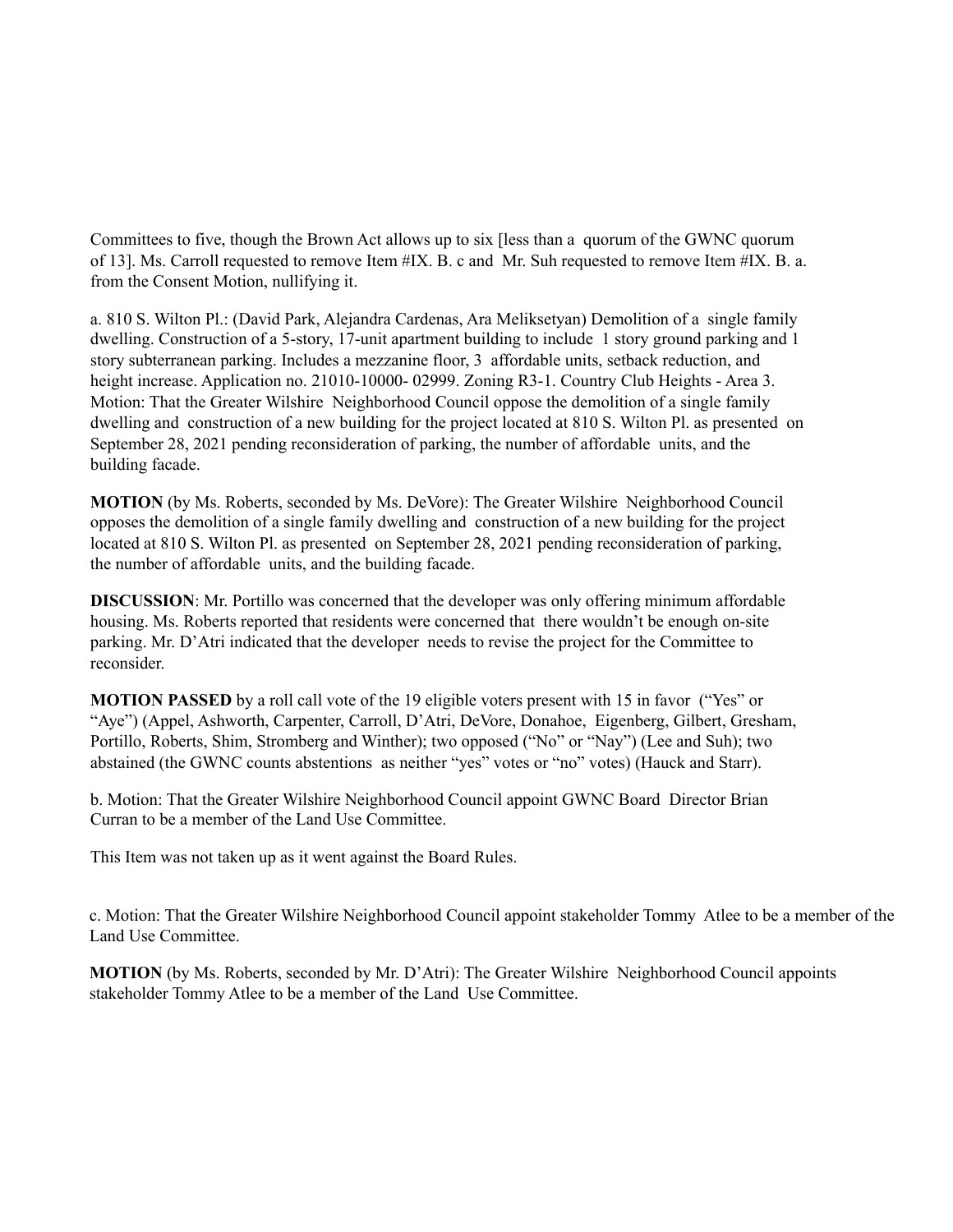## **MOTION to POSTPONE Item IX. B. c. to the next Board Meeting** (by Ms. Carroll, seconded by Ms. DeVore)

**MOTION to POSTPONE FAILED** by a roll call vote of the 19 eligible voters present with four in favor ("Yes" or "Aye") (Appel, Carroll, Gresham and Winther); nine opposed ("No" or "Nay") (Ashworth, Donahoe, Gilbert, Lee, Portillo, Roberts, Shim, Stromberg and Suh); six abstained (the GWNC counts abstentions as neither "yes" votes or "no" votes) (Carpenter, Eigenberg, D'Atri, DeVore, Hauck and Starr).

**DISCUSSION**: Stakeholder April Hannon opposed postponing and believed Mr. Atlee would be a good addition to the Committee.

**MOTION PASSED** by a roll call vote of the 19 eligible voters present with 11 in favor ("Yes" or "Aye") (Ashworth, D'Atri, Donahoe, Gilbert, Gresham, Lee, Portillo, Roberts, Shim, Stromberg and Suh); zero opposed; eight abstained (the GWNC counts abstentions as neither "yes" votes or "no" votes) (Appel, Carpenter, Carroll, DeVore, Eigenberg, Hauck, Starr and Winther).

C. Next GWNC Land Use Committee Meeting will be held Tuesday, October 26, 2021, 6:30 p.m. via Zoom ID #915 2786 9326

Mr. Farha noted the above.

### **X. ENVIRONMENTAL & SUSTAINABILITY COMMITTEE** (Discussion and possible action) (Chair: Cathy Roberts)

A. Report on the October 5, 2021 Sustainability Committee Meeting.

Ms. Roberts reported that the Committee met October 5<sup>th</sup> and is planning a November 17th Town Hall Meeting regarding electric vehicles (EVs).

B. Motion: That the Greater Wilshire Neighborhood Council appoint GWNC Board Director Juan Portillo to be a member of the Environmental & Sustainability Committee.

**MOTION** (by Ms. Roberts, seconded by Mr. Carpenter): The Greater Wilshire Neighborhood Council appoints GWNC Board Director Juan Portillo to be a member of the Environmental & Sustainability Committee.

**MOTION PASSED** unanimously; zero opposed; zero abstained.

C. Upcoming Sustainability Committee Meeting. Next GWNC Environmental & Sustainability Committee Meeting will be held on Tuesday, December 7, 2021 via Zoom ID #928 2781 1179.

Ms. Roberts noted the above.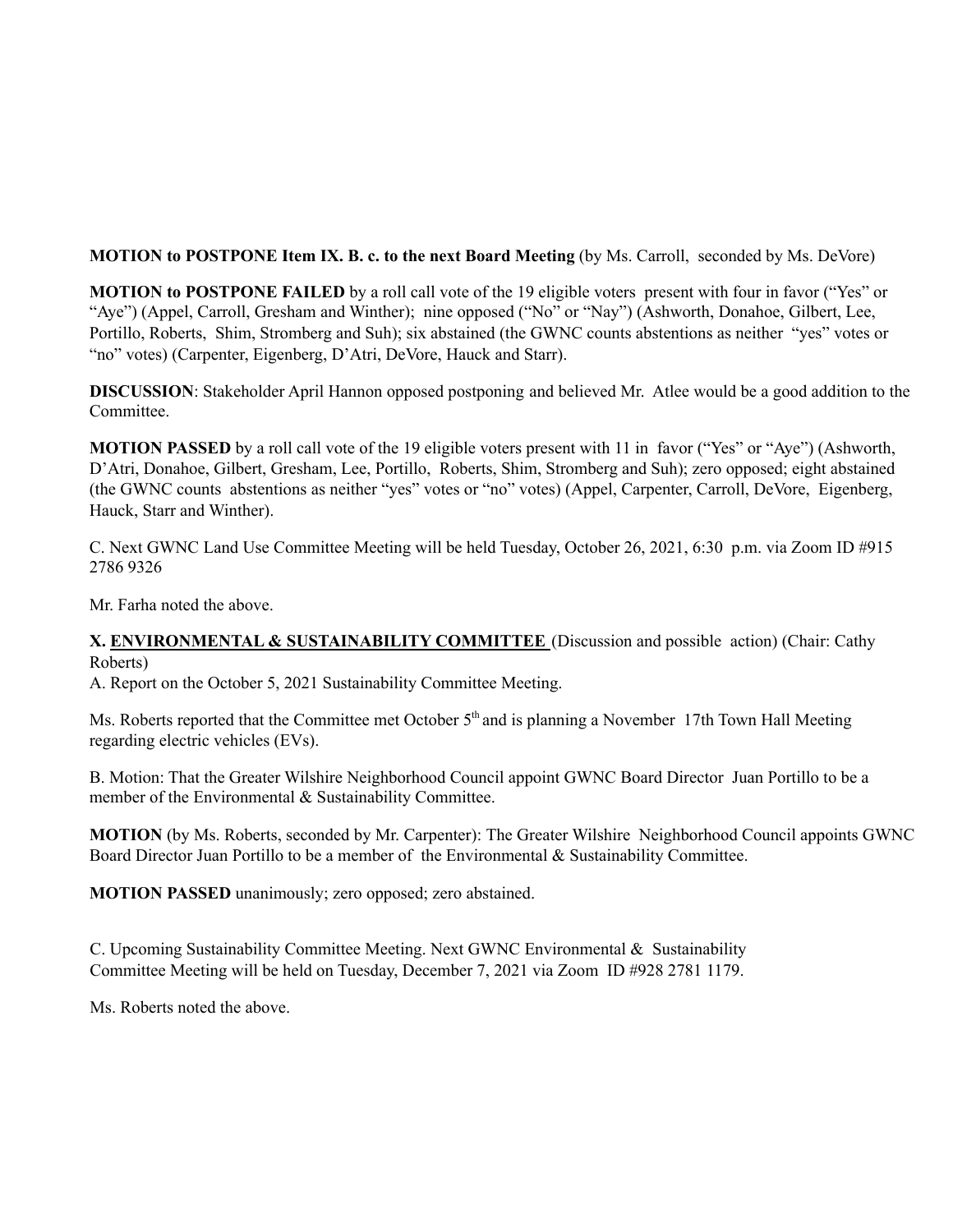## **XI. NEW BUSINESS** (Discussion and Possible Action)

A. LA City Council Redistricting

1. Report (President)

Mr. Starr updated regarding the redistricting process.

2. Possible Motion: to file a Community Impact Statement on LACCRC Draft Map K-2.5.

**MOTION to POSTPONE INDEFINITELY** (by Mr. D'Atri, seconded by Ms. DeVore): The Greater Wilshire Neighborhood Council indefinitely postpones Item #XI. A. 2.

**DISCUSSION**: Mr. D'Atri provided background regarding redistricting.

**MOTION PASSED** by a roll call vote of the 19 eligible voters present with 14 in favor ("Yes" or "Aye") (Appel, Carpenter, Carroll, D'Atri, DeVore, Donahoe, Gilbert, Gresham, Eigenberg, Hauck, Lee, Roberts, Stromberg and Winther); zero opposed; five abstained (the GWNC counts abstentions as neither "yes" votes or "no" votes) (Ashworth, Portillo, Shim, Starr and Suh).

3. Possible Motion: the GWNC empowers its Executive Officers to amend the GWNC redistricting position to allow for a small percentage of GWNC area (such as 10-15%) to be placed in (an) adjacent Council District(s), if such flexibility is deemed necessary in order to retain as much of GWNC as possible in the same Council District.

**MOTION to POSTPONE INDEFINITELY** (by Ms. DeVore, seconded by Mr. Gresham): The Greater Wilshire Neighborhood Council indefinitely postpones Item #XI. A. 3.

**DISCUSSION**: There was discussion regarding this.

**MOTION to POSTPONE PASSED** unanimously; zero opposed; zero abstained.

#### **XII. COMMUNITY IMPACT STATEMENTS (CIS), PROCLAMATIONS** (Discussion and Possible Action).

A. Short-Term Rentals / Unpermitted / Non-Compliant Properties / Enforcement (Council File 14-1635-S10).

Mr. Cantor explained a possible Motion. =

**MOTION** (by Ms. Stromberg, seconded by Mr. Suh): The Greater Wilshire Neighborhood Council will file a Community Impact Statement in support of Short-Term Rentals / Unpermitted / Non-Compliant Properties / Enforcement (Council File 14-1635- S10).